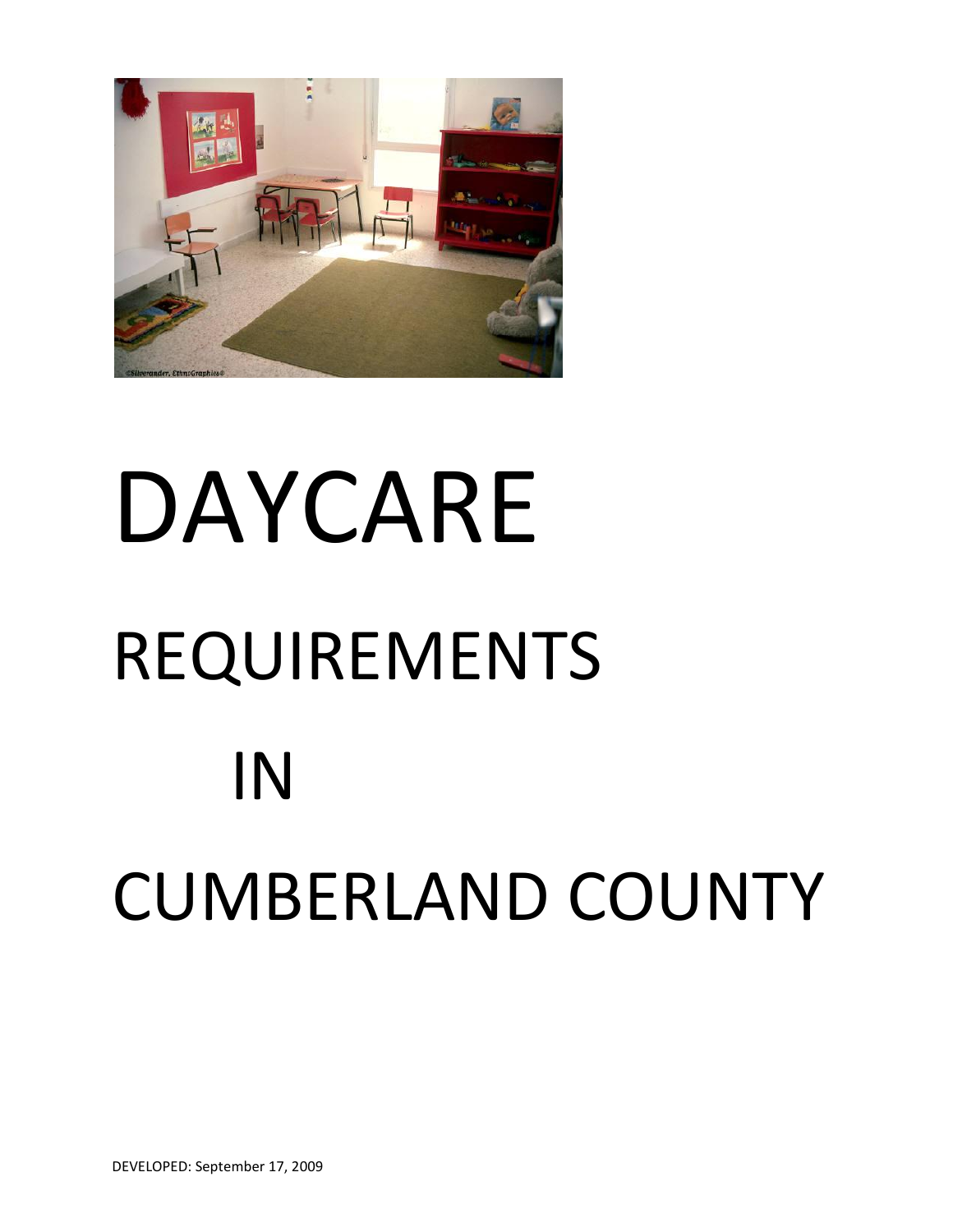Cumberland County divides Day Care into two categories; (1) In Home (Home Occupation) Day Care and (2) Commercial Day Care. Following is some basic information we hope you will find useful if you are considering going into the day care business.

# DAYCARE APPLIATION PROCESS

There are several ways to go into the day care business. You may have a day care in your home, you may build a new daycare, you may convert an existing building to a day care or you may acquire an existing day care. In each scenario there are zoning requirements, state fire code requirements, and NC Childcare requirements to meet. The following is a brief description of the process you must go through to have your site approved.

- 1. **CONTACT DEPARTMENT OF HEALTH AND HUMAN SERVICES DIVISION OF CHILD CARE DEVELOPMENT:** 919-662-4527. Web Page: www.ncdhhs.gov This office Issues your State Permits for Day Care.
- 2. **SUBMIT APPLICATION TO CODE ENFORCEMENT:**

Home Occupation = *Miscellaneous Application* New Day Care Center = *Building/Zoning Application* Converting an existing building to a Day Care Center = *Miscellaneous Application* Acquiring Existing Facility = *Miscellaneous Application* These forms can be obtained at our office located in Rm. 101, Historic Court House, 130 Gillespie St. or on the internet at: [www.co.cumberland.nc.us/planning/applications.asp](http://www.co.cumberland.nc.us/planning/applications.asp)

3. **SUBMIT SITE PLAN TO PLANNING:** Day Care is allowed in all County Zoning Classifications except the CD – Conservancy District as indicated in the attached Use Matrix. Site plan review, for new centers & conversions, is required in the non-residential zones of  $Cl(P)$ ,  $Cl(P)$  &  $Cl(P)$ . This review will determine what you will need to do to bring the property into compliance with the County Zoning Ordinance. In all other zones (except CD), a Special Use Permit must be approved by the Cumberland County Board of Adjustment. A site plan is part of the application submitted for review by this Board. Site plans are submitted to the Planning Staff in Rm. 103, Historic Court House, 130 Gillespie St.

For details on site plan review contact the Planning Staff @ 678-7765.

#### 4. **PROVIDE CONSTRUCTION PLANS:** These are submitted with your application.

**New Centers:** All New Centers will require TWO complete sets of drawings prepared by a North Carolina Licensed Engineer or Architect when required. A complete set of drawings should include the following:

 Site Plan, Architectural Plans, Structural Plans, Plumbing Plans, Mechanical Plans, Electrical Plans, Fire Alarm Plans, and Sprinkler System Plans if Required. These plans should include the information listed in A & B in the next section Day Care in Existing Buildings.

**Day Care In Existing Buildings:** It is recommended that a designer with specific experience in the building of day cares be consulted when creating the plans and details listed in this procedure. Along with meeting Current NC Building Code requirements the following specific information is necessary to complete the plan review process:

- A. A floor plan must be drawn to scale detailing the following:
	- a. Complete dimensions for ALL rooms, including hallways
	- b. List the finishes on ceilings, walls and floors as well as ceiling heights for all rooms and hallways
	- c. Show the location of interior and exterior doors; include the dimensions and the swing of each door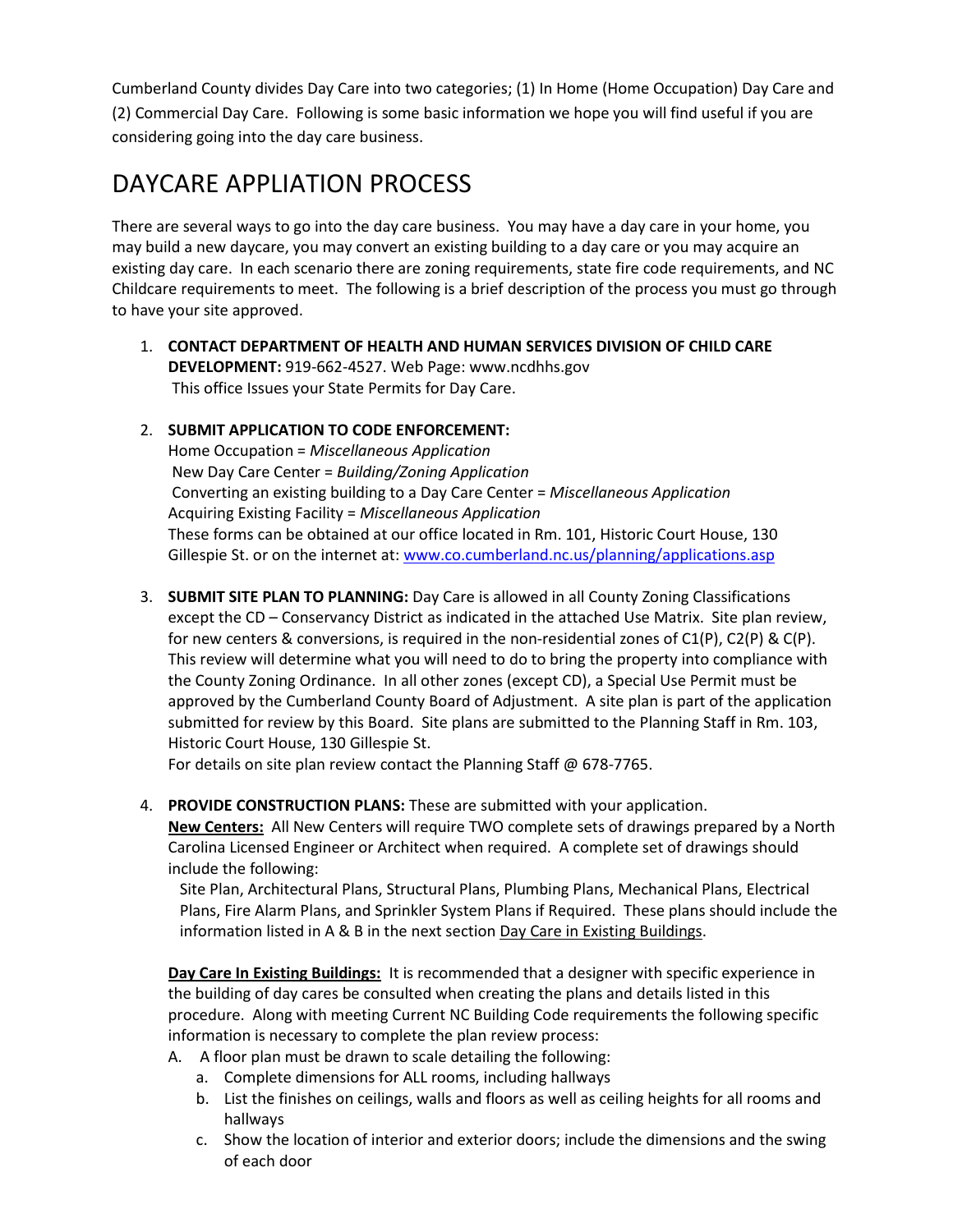- d. Show the location of windows; include the dimensions and operation of each window, noting the sill height above the finished floor
- e. Show all fixtures and devices relating to: Plumbing – Lavatories, water closets, and drinking fountains Electrical – Location of the panel box, lights, and G.F.I. devices Mechanical – Type of heating and cooling system and all exhaust fan locations in bathroom and kitchen
- f. Show all fire alarm devices, including the location of all smoke detectors and fire extinguishers
- g. Show site plan detailing parking requirements, such as the number of parking spaces and designated handicap spaces
- h. Show handicap accessibility devices, such as grab bars in bathrooms and handicap ramps
- B. Occupancy classification of the building must be determined. Each would be designated as R-3, R-4, I-2, I-4 or E. Indicate the ages of children that will occupy the building.
- 5. **BUILDING EVALUATION:** An existing building must be evaluated by your architect or engineer. Code enforcement staff will no longer perform these evaluations. If any corrections are needed, they must be performed by a North Carolina licensed contractor when required. If permits are required, a NC licensed contractor must acquire the required permit prior to starting work which could include building, electrical, plumbing and mechanical. Your contractor will be responsible for scheduling inspections during the appropriate phase of construction. When all construction is complete and has passed final inspections, you will receive your Certificate of Occupancy (C.O.). This document allows you to occupy the building.
- 6. Other local offices you will need to contact are the County Fire Marshall @ 910-321-6736; Health Department @ 910-433-3660.

## IN HOME DAYCARE

## **ZONING REQUIREMENTS**

Cumberland County allows you to care for children in your personal residence. The zoning ordinance refers to this as a Home Occupation. Section 1002 A, of the zoning ordinance, describes the criteria for home occupations as follows:

A home occupation shall be permitted as an accessory use to any dwelling unit and may be conducted in the principal structure or an accessory structure provided that:

- 1. The principal person or persons providing the business or service resides in the dwelling on the premises;
- 2. The area used for the business or service does not exceed 25 percent of the combined floor area of the structures or 500 square feet, whichever is less;
- 3. All work associated with the home occupation is conducted inside the designated building(s);
- 4. An attached sign not more than two square feet in area is allowed;
- 5. The property contains no outdoor display or storage of goods or services associated with the home occupation;
- 6. The home occupation causes no change in the external appearance of the of the existing building and structures of the property;
- 7. One additional parking space is allowed;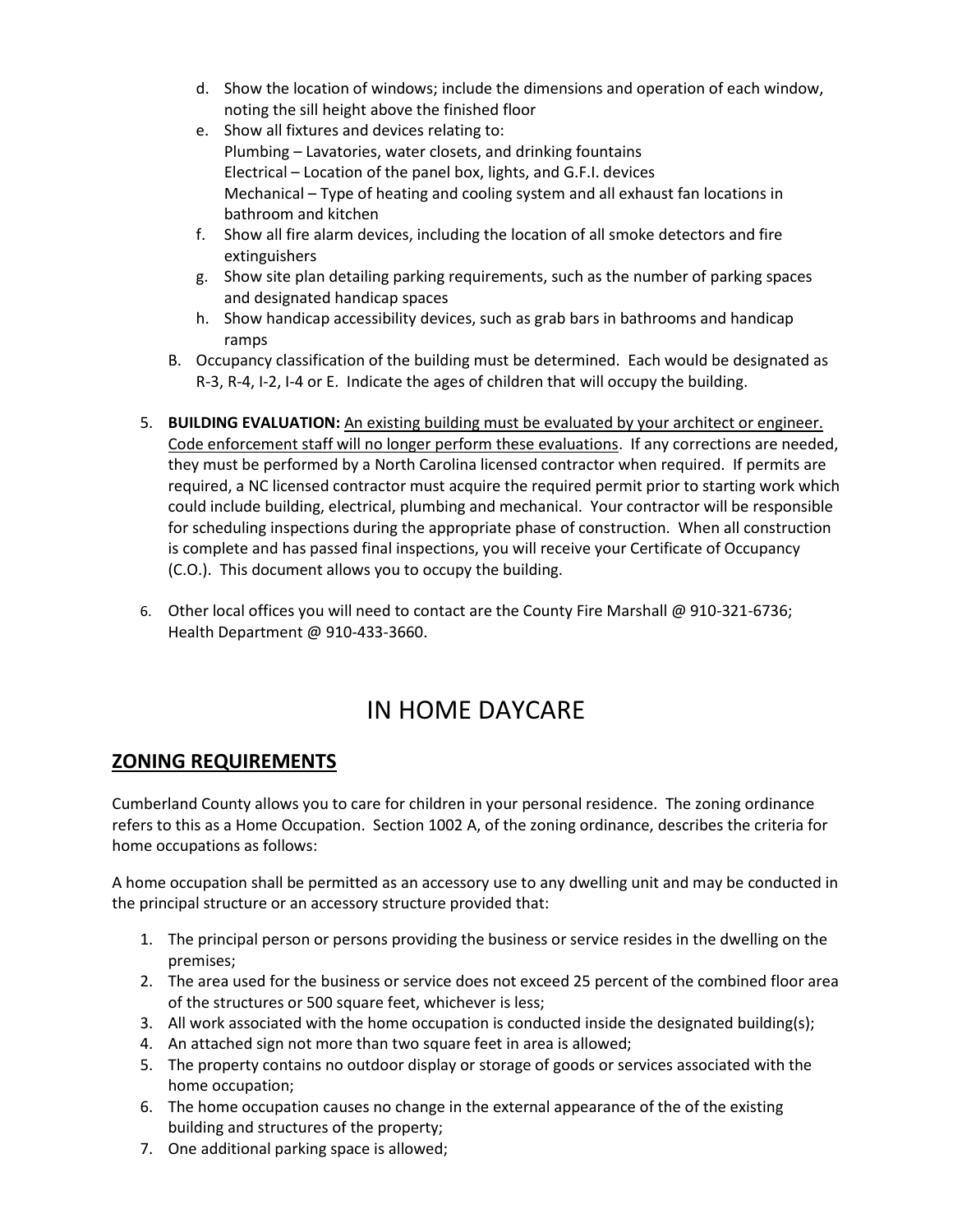- 8. Wholesale sales of goods do not occur on the premises;
- 9. The home occupation employs no more than one person who does not reside on the premises;
- 10. The home occupation does not create and parking congestion, noise, vibration, odor, glare, fumes or electrical or communications interference which can be detected by the normal senses off the premises, including visual or addible interference with radio or television reception;
- 11. One vehicle, no heavier than ¾ ton, used in connection with the home occupation is permitted and shall be located on the premises in such a manner, so as not to disrupt the quiet nature and visual quality of the neighborhood;
- 12. A small home day care shall be permitted as accessory to any dwelling unit, provided that the following additional conditions are met, as well as the other conditions of this section:
	- a. If an outdoor play area is provided, it must be located in the side and/or rear yard of the property, provided that the yard area is not adjacent to any street, and the outdoor play area is fenced with a solid (opaque) fence; and
	- b. No more than eight children who are unrelated to the operator can be cared for during any 24-hour period.
- 13. All Federal, State, and local regulations, including the County Environmental Health regulations are complied with in the conduct of the home occupation.

You can also find this information on line at: [www.co.cumberland.nc.us/planning/downloads/zoning/County\\_Zoning\\_Ordinance\\_\\_05-05-08.pdf](http://www.co.cumberland.nc.us/planning/downloads/zoning/County_Zoning_Ordinance__05-05-08.pdf)

The above information applies to the unincorporated areas of Cumberland County and within the Towns of Godwin, and Wade only. The other municipalities within Cumberland County have their own separate criteria. Questions regarding zoning criteria may be directed to a Code Enforcement Officer @ 910-321-6640.

## **FIRE INSPECTION REQUIREMENTS**

- 1. You must have a working, mounted fire extinguisher rated 2-A: 10-B:C, 5lbs or larger, readily available on each level of the home.
- 2. Unused outlets are covered and only listed extension cords are used for portable appliances and not as a substitute for permanent wiring.
- 3. Smoke detectors are electric with battery back-up for 5 or less children. Effective 7/1/09, you may have up to eight (5 preschool and 3 after school aged) in a home without having a fire alarm system.
- 4. A fire evacuation route with exits marked is posted in a prominent place.
- 5. You have a working telephone not dependent on electricity to function with emergency phone numbers posted nearby.
- 6. Doors and windows in rooms used for sleeping open properly with little effort.
- 7. All hallways, doorways, entrances, ramps, steps, and corridors are unobstructed, free of storage, and readily accessible.
- 8. The interior finish of rooms used for daycare is restricted. Wood paneling may not be allowed unless it is rated.
- 9. Electrical panels must have a clear space maintained in front of them.
- 10. Documentation of monthly fire drill shall be available. If this is a new daycare, then you should have the document used to record the fire drill available.
- 11. When you call to schedule your inspection ask about anything else that may be expected based on your specific home.

Questions regarding the Fire Code criteria should be directed to the County Fire Marshall @ (910)-321- 6736.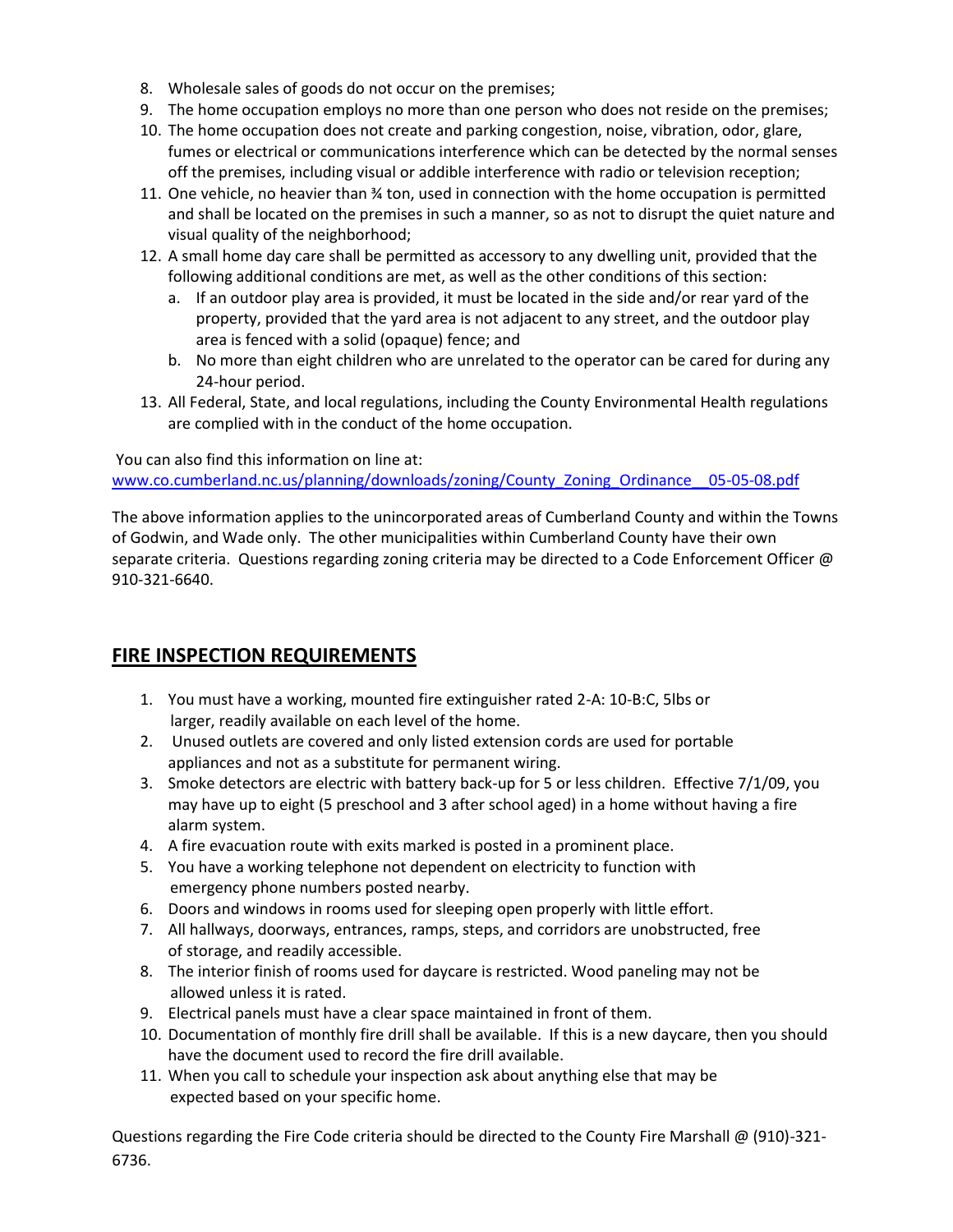In addition to zoning and fire criteria you should also be aware that there are other state codes that you may need to comply with such as Building and Health. Contact numbers for these departments are: Building Inspector (910) 321-6648 and Health Department (910) 433-3660. Additionally you can obtain state child care facility requirements from the Department of Health and Human Services Division of Child Development. Their web site is: [www.ncdhhs.gov.](http://www.ncdhhs.gov/)

To obtain a permit follow the instructions in the "Daycare Application Process".

## COMMERCIAL DAY CARE

If you wish to care for more than eight persons, you fall into the category of a large day care center. There are special zoning requirements for these types of establishments. In the agricultural, residential, O&I(P), M1(P), and M(P) zoning districts, these centers are "Special Uses" and must receive approval by the Cumberland County Board of Adjustment before permits can be issued. In the C1, C2(P) and C(P) commercial zones, Day Cares are permitted uses and undergo "Site Plan" review by the Planning & Inspections Department Staff prior to permit issuance. In both cases, Section 906 of the Cumberland County Zoning Ordinance list design criteria you need to be aware of. These criteria also apply to property within the Towns of Wade, Godwin and Eastover. The entire zoning ordinance is on the web at the address below and covers additional criteria such as landscaping and buffers.

[www.co.cumberland.nc.us/planning/downloads/zoning/County\\_Zoning\\_Ordinance\\_\\_05-05-08.pdf](http://www.co.cumberland.nc.us/planning/downloads/zoning/County_Zoning_Ordinance__05-05-08.pdf)

#### SECTION 906 DAY CARE FACILITIES

- A. For locations within residential zoning districts the following provisions must be complied with:
	- 1. Minimum lot size shall be 20,000 square feet.
	- 2. The minimum setbacks shall be as follows:
		- a. Front yard: 30 feet from any public or private street;
		- b. Rear yard setback: 35 feet;
		- c. Side yard setback: 20 feet; and
		- d. Corner lots: shall provide a minimum of 30 feet from both streets.
	- 3. Subject property must abut and have direct access to a major or minor thoroughfare or higher street classification, as identified in the Highway Plan, for all day care facilities located in residential districts.
- B. Day care facilities allowed in zoning districts other than residential districts shall comply with the district dimensional requirements of the zoning district.
- C. Minimum of two off-street parking spaces, plus one off-street parking space for each employee, shall be provided.
- D. There shall be sufficient paved driveway to accommodate at least two motor vehicles at one time for the purpose of loading and unloading passengers in addition to any off-street parking area.
- E. All children's outside play areas shall be enclosed with at least a four-foot high fence and located only within the side and/or rear yards, provided the yards are not adjacent to a street. The horizontal/vertical spacing in the fence shall be a maximum of four inches and at a minimum the fence must comply with the guard limitations for spacing established in the N.C. Bldg. Code § R312.2 (2006).

In addition to zoning requirements, the structure you plan on using or constructing must meet the N.C. Building Code. Specifically, your plans need to be prepared by a NC licensed engineer or